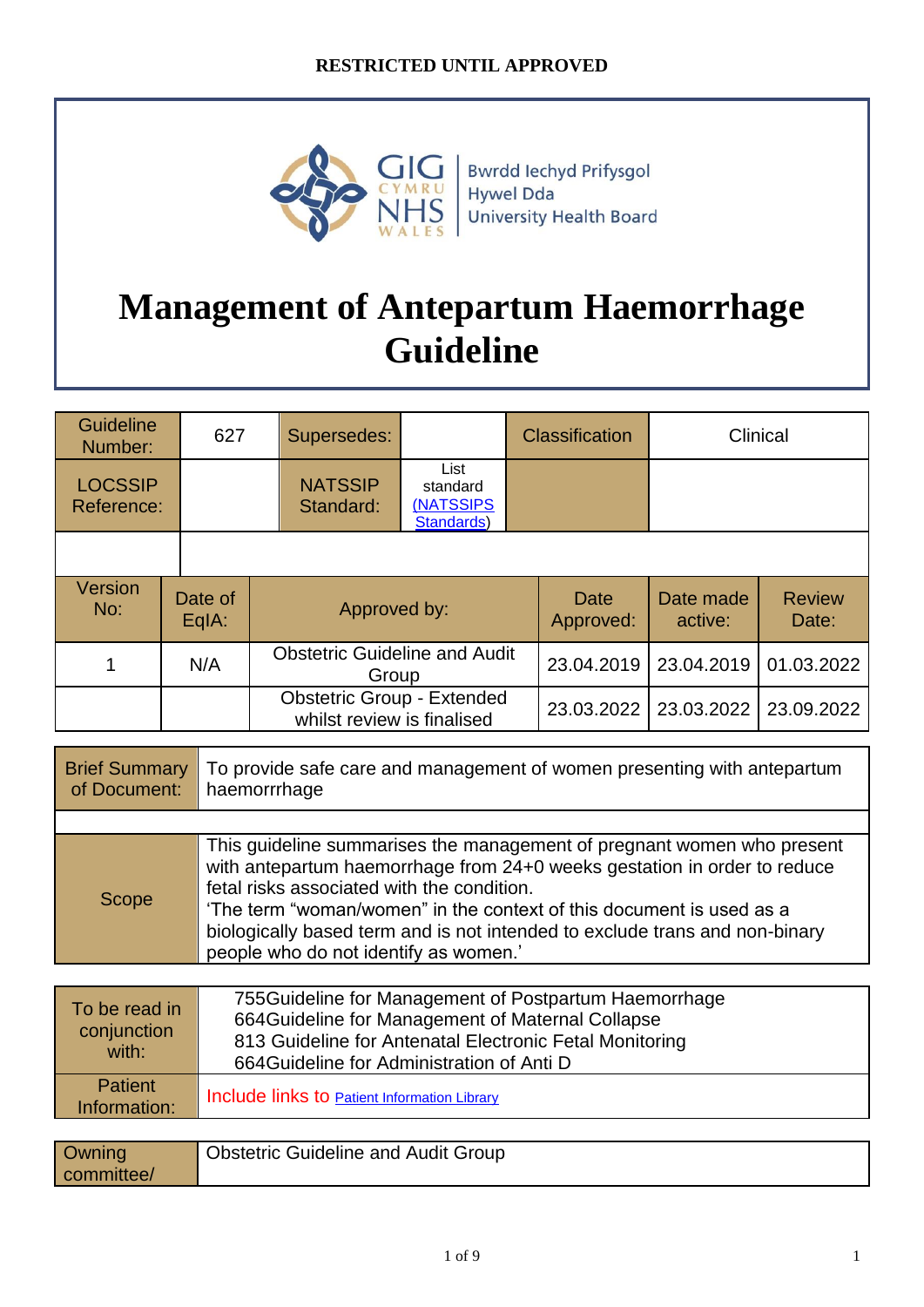#### group

| <b>Reviews and updates</b> |                        |                   |  |
|----------------------------|------------------------|-------------------|--|
| Version<br>no:             | Summary of Amendments: | Date<br>Approved: |  |
|                            | New guideline          | 23.04.2019        |  |

#### Glossary of terms

| Term         | <b>Definition</b>                               |
|--------------|-------------------------------------------------|
| <b>APH</b>   | Antepartum haemorrhage                          |
| <b>CLC</b>   | Consultant-led care                             |
| <b>CTG</b>   | Cardiotocograph                                 |
| <b>EFM</b>   | Electronic fetal monitoring                     |
| <b>FHR</b>   | Fetal heart rate                                |
| <b>HDU</b>   | <b>High Dependency Unit</b>                     |
| <b>MEOWS</b> | <b>Maternity Early Obstetric Warning System</b> |
| <b>PV</b>    | Per vaginam                                     |
| U/O          | Urine output                                    |
| <b>VE</b>    | Vaginal examination                             |

| Keywords   Antepartum haemorrhage, vaginal blood loss, massive obstetric haemorrhage |
|--------------------------------------------------------------------------------------|
|--------------------------------------------------------------------------------------|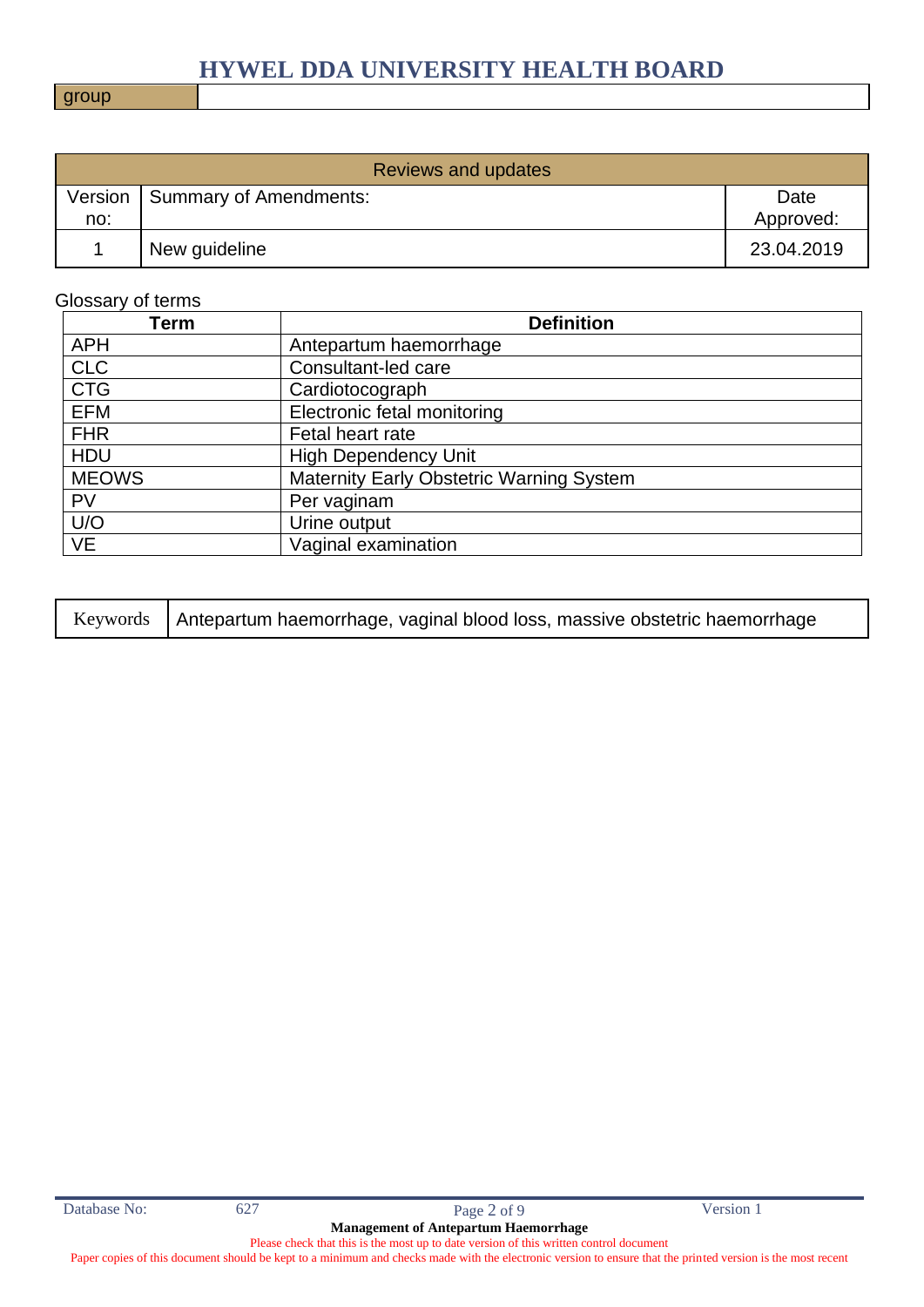### **Contents Page**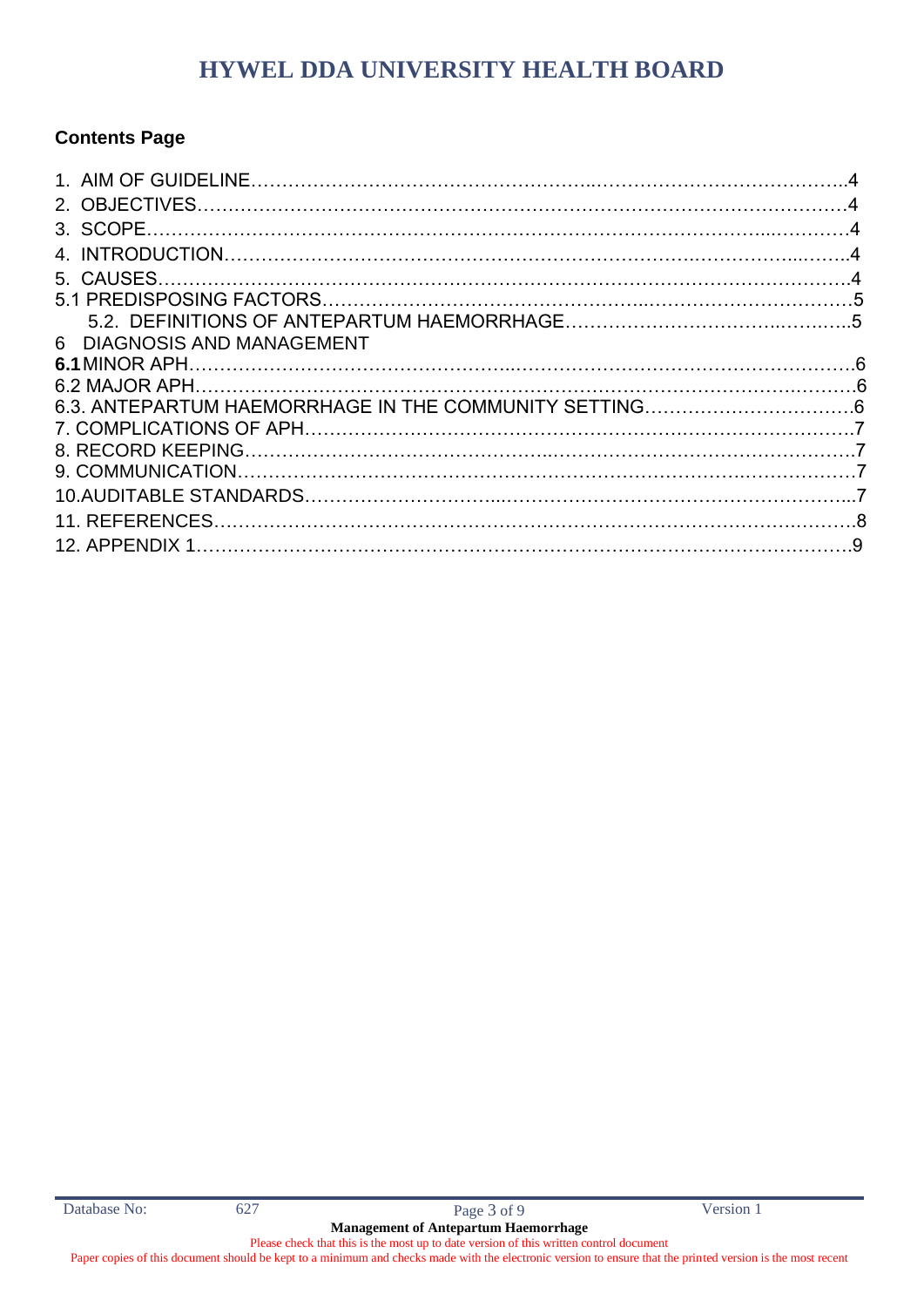#### **1. Aim of Guideline**

The purpose of this guideline is to provide guidance in the management of antepartum haemorrhage in order to mitigate the risks of maternal and fetal morbidity / mortality.

#### **2. Objectives**

The objective of standardised guidance in the management of antepartum haemorrhage is to mitigate any risks to maternal and fetal mortality and morbidity arising from haemorrhage during pregnancy.

#### **3. Scope**

This guideline has been developed for obstetricians, anaesthetists, midwives and maternity care assistants caring for pregnant women who present with any bleeding from the genital tract from 24 +0 weeks gestation.

#### **4. Introduction**

Antepartum haemorrhage (APH) is defined as bleeding from or in to the genital tract, occurring from  $24^{+0}$  weeks of pregnancy and prior to the birth of the baby.

The most important causes of APH are placenta praevia and placental abruption, although these are not the most common. APH complicates 3–5% of pregnancies and is a leading cause of perinatal and maternal mortality worldwide.

Up to one-fifth of very preterm babies are born in association with APH, and the known association of APH with cerebral palsy can be explained by preterm delivery.

#### **5. Causes**

Severe antepartum haemorrhage (APH) occurs in 3-5% of pregnancies. The main differential diagnoses to consider in all APHs are:

- Placenta praevia
- Placental abruption
- Vasa praevia
- Local conditions of cervix, vagina and vulva including malignancies

and benign lesions such as polyps and cervical ectropion

• Mild trauma caused by e.g. sexual intercourse and cervical sweeps.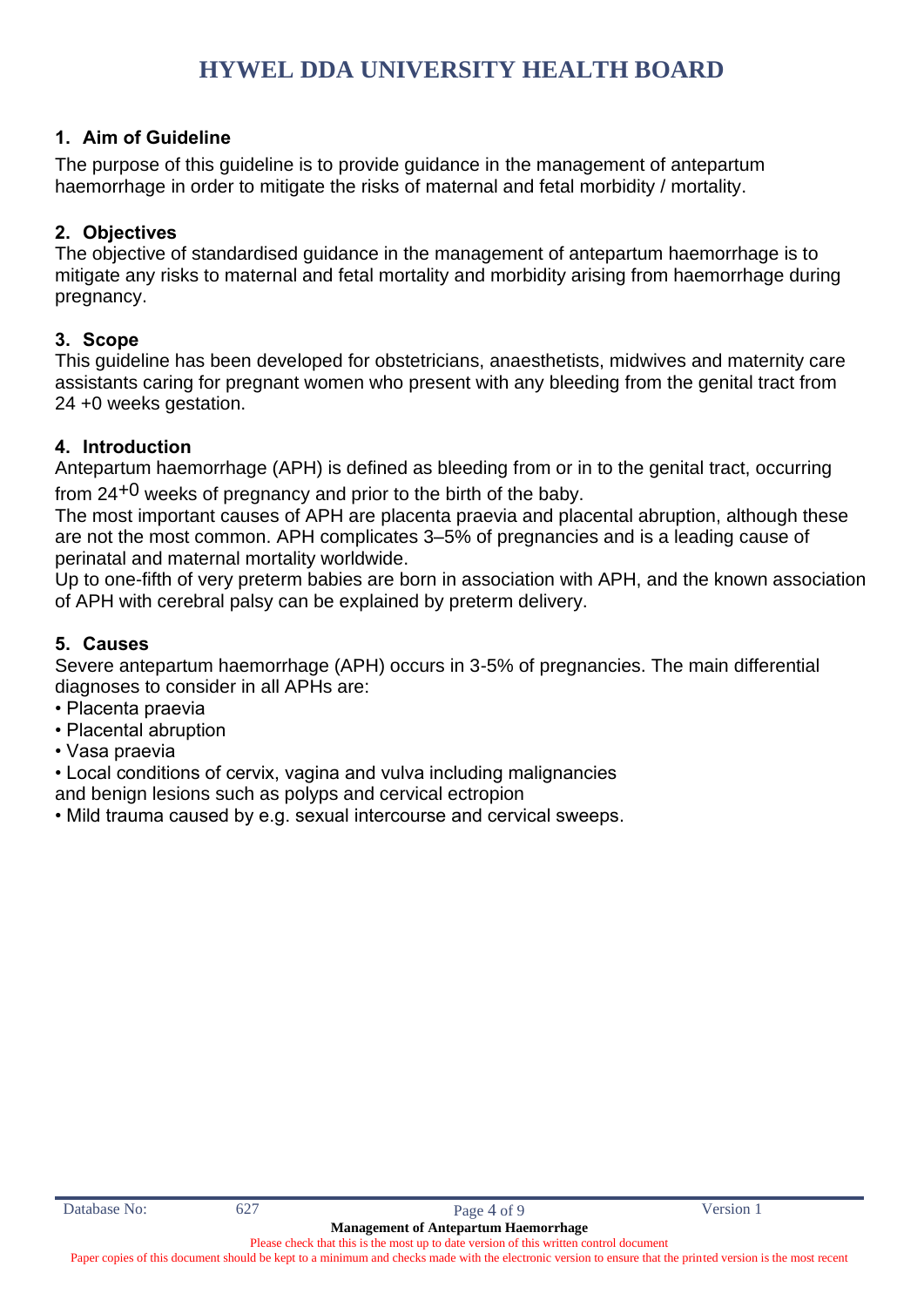| <b>APH: RISK FACTORS</b>  |                                          |                                                     |  |  |
|---------------------------|------------------------------------------|-----------------------------------------------------|--|--|
| <b>General</b>            | <b>Placenta Praevia</b>                  | <b>Placental Abruption</b>                          |  |  |
| Increased maternal age    | previous caesarean section<br>$(10-15%)$ | <b>Pregnancy Induced</b><br><b>Hypertension/PET</b> |  |  |
| <b>Parity</b>             | TOP & D&C                                | <b>FGR</b>                                          |  |  |
| <b>Multiple pregnancy</b> | <b>MROP</b>                              | Preterm rupture of<br>membranes                     |  |  |
| <b>Smoking</b>            | <b>Myomectomy/TCRE</b>                   | <b>Fibroids</b>                                     |  |  |
| <b>Cocaine abuse</b>      |                                          | <b>Previous abruption</b>                           |  |  |
|                           |                                          | <b>External trauma</b>                              |  |  |
|                           |                                          | <b>Substance abuse</b>                              |  |  |
|                           |                                          | Polyhydramnios                                      |  |  |
|                           |                                          | <b>Low BMI</b>                                      |  |  |
|                           |                                          | <b>Assisted reproductive</b>                        |  |  |
|                           |                                          | techniques                                          |  |  |
|                           |                                          | <b>Maternal thrombophilia</b>                       |  |  |

#### **5.1 Predisposing risk factors for Antepartum Haemorrhage**

#### **5.2 Definitions of Antepartum Haemorrhage**

#### 4.2.1 **Minor Antepartum Haemorrhage**

Episode of bleeding of less than 500mls from the genital tract during pregnancy (after 24 weeks gestation) and prior to birth of the baby.

#### **5.1.2 Major Antepartum Haemorrhage**

Episode of bleeding of more than 500mls from the genital tract during pregnancy (after 24 weeks gestation) and prior to birth of the baby or when clinical signs are suggestive of significant concealed bleeding.

### **6. Diagnosis and Management**

### **6.1 Minor APH**

- A minor APH will usually present as mild bleeding from the genital tract with no other clinical symptoms. Management will be dependent upon the size and cause of the APH.
- On presentation the midwife should take a full medical, social and obstetric history, documenting risk factors. A MEOWS chart should be commenced and fetal movements and CTG performed after 28 weeks (earlier only at Consultant Obstetrician's request) using Dawes Redman CTG analysis.
- All women should have obstetric review with no decision regarding admission or discharge to home made without the involvement of an experienced obstetrician (middle grade or consultant).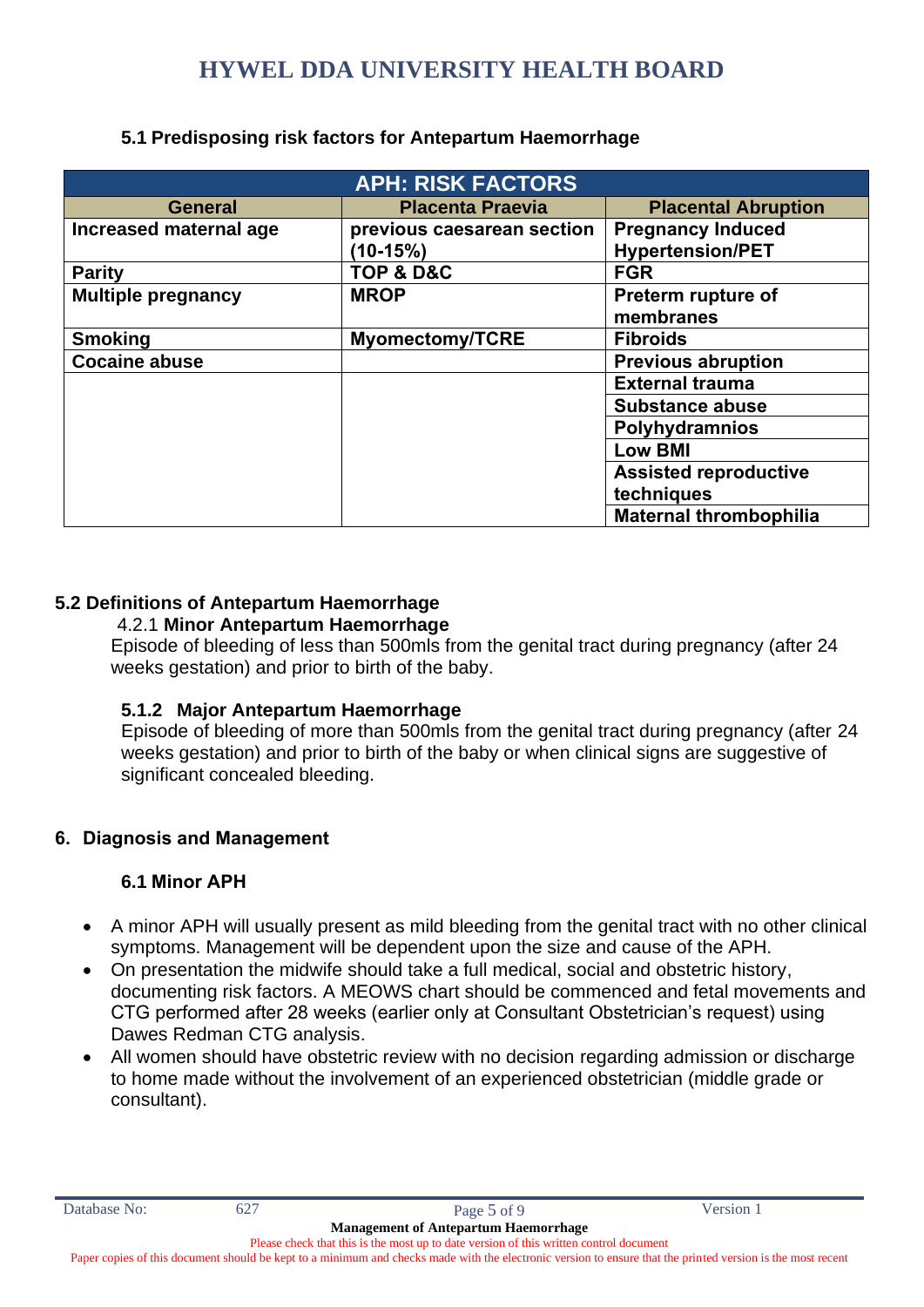- Obstetric review should include the following:
- History and risk assessment
- Review scan for placenta site
- Examination to include speculum for lower genital tract lesion (if not placenta praevia)
- Review observations and CTG
- Secure IV access (unless spotting only) and consider IV fluids
- Take blood for FBC and G&S (and Kleihauer if rhesus negative)
- Commence / continue CTG Women presenting with spotting who are no longer bleeding and where placenta praevia has been excluded can go home after a reassuring initial clinical assessment. All women with APH heavier than spotting and women with ongoing bleeding should remain in hospital at least until the bleeding has stopped, usually for 24 hours.
- Anti-Di should be given to non-sensitised RhD-negative women. In the event of recurrent vaginal bleeding after 20+0 weeks of gestation refer to the Anti D Clinical Guideline.

#### **6.2. Diagnosis and Management: Major APH (Appendix 1)**

#### **6.3 Antepartum Haemorrhage in the Community Setting – Community Midwifery Management**

- Arrange for immediate transfer to the obstetric unit; via 999 ambulance request emergency transfer.
- Community Midwife should administer high flow facial oxygen via a non-rebreathe mask.
- Commence observations of vital signs and document on MEOWS chart.
- Position woman in left lateral tilt/manually displace uterus
- On arrival of paramedic support paramedic to site wide bore cannula.
- The midwife/Paramedic should administer IV Hartmann's solution fluid replacement rapidly
- Collect and bring all blood soiled materials to aid blood loss estimation
- Support paramedic to liaise with Band 7 Midwifery Co-ordinator regarding expected ETA and approximate blood loss.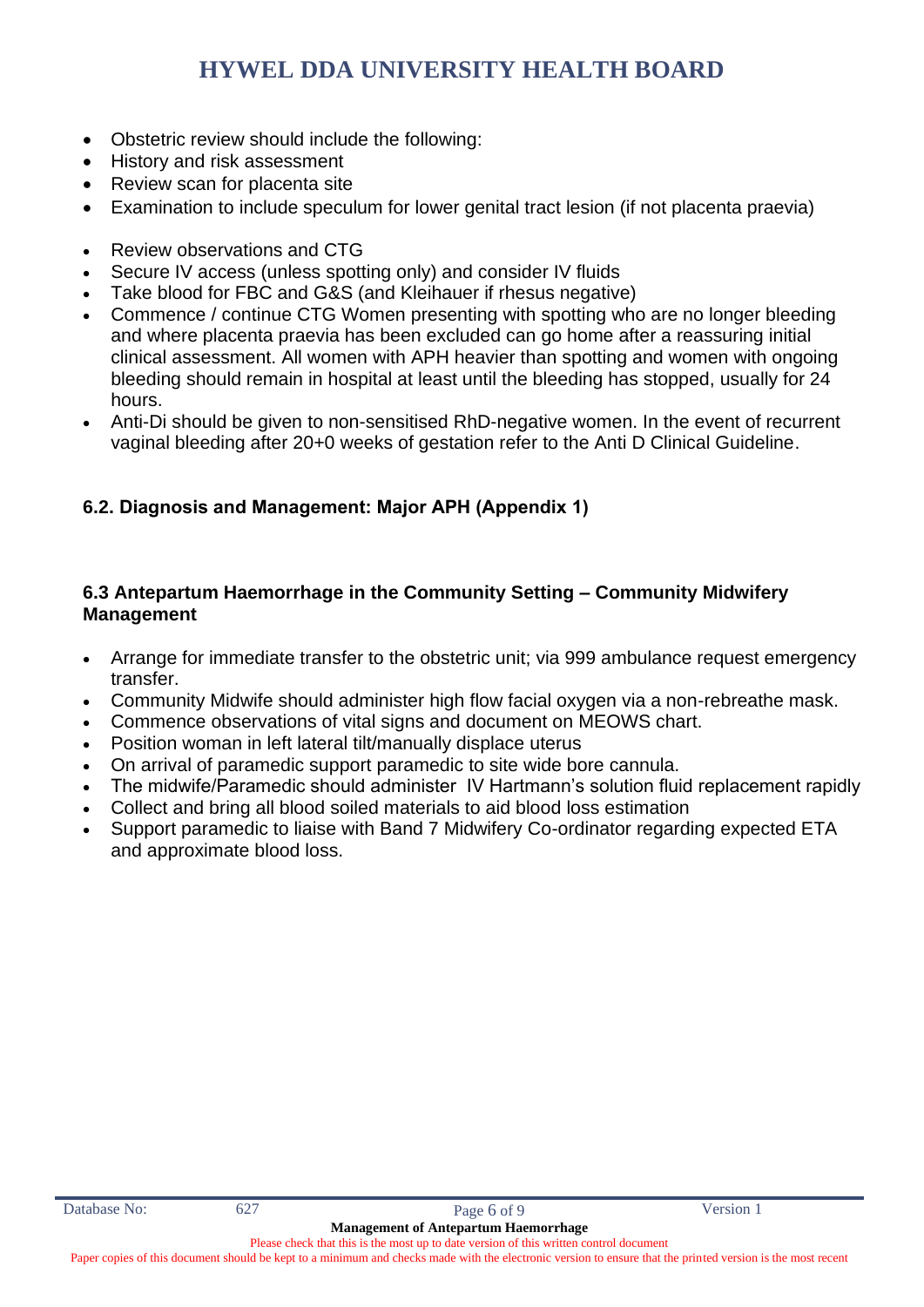#### **7. Complications of APH**

- Anaemia
- Infection
- Maternal shock
- Renal tubular necrosis
- Consumptive coagulopathy
- Postpartum haemorrhage
- Complications of blood transfusion
- Fetal hypoxia
- Small for gestational age and fetal growth restriction
- Prematurity
- Fetal death
- Venous thromboembolism

### **8. Record Keeping**

- All documentation and risk assessments must be recorded and filed in the All Wales Maternity Handheld Record, Labour and Delivery Record and ancillary Health Board documentation.
- HDU chart to be used for all major APHs
- MEOWS to be completed for all women diagnosed with an APH
- Care plans are to be inputted onto Welsh PAS for women with risk factors for APH as .

#### **9. Communication**

- All pregnant women who experience an APH should be provided with accurate and accessible information about the risks associated with the condition.
- **Maternal wishes and concerns should be discussed and documented.**

#### **10.Auditable Standards**

- Number of women diagnosed with an antepartum haemorrhage.
- The number of women with on-going blood loss>1500mls
- All major obstetric haemorrhages >1500mls will be Datix reported.
- Monitoring of all major obstetric haemorrhages will be monitored through the Maternity **Dashboard**
- Perinatal outcome of cases with a diagnosis of APH.
- Percentage of women with postnatal follow-up documented.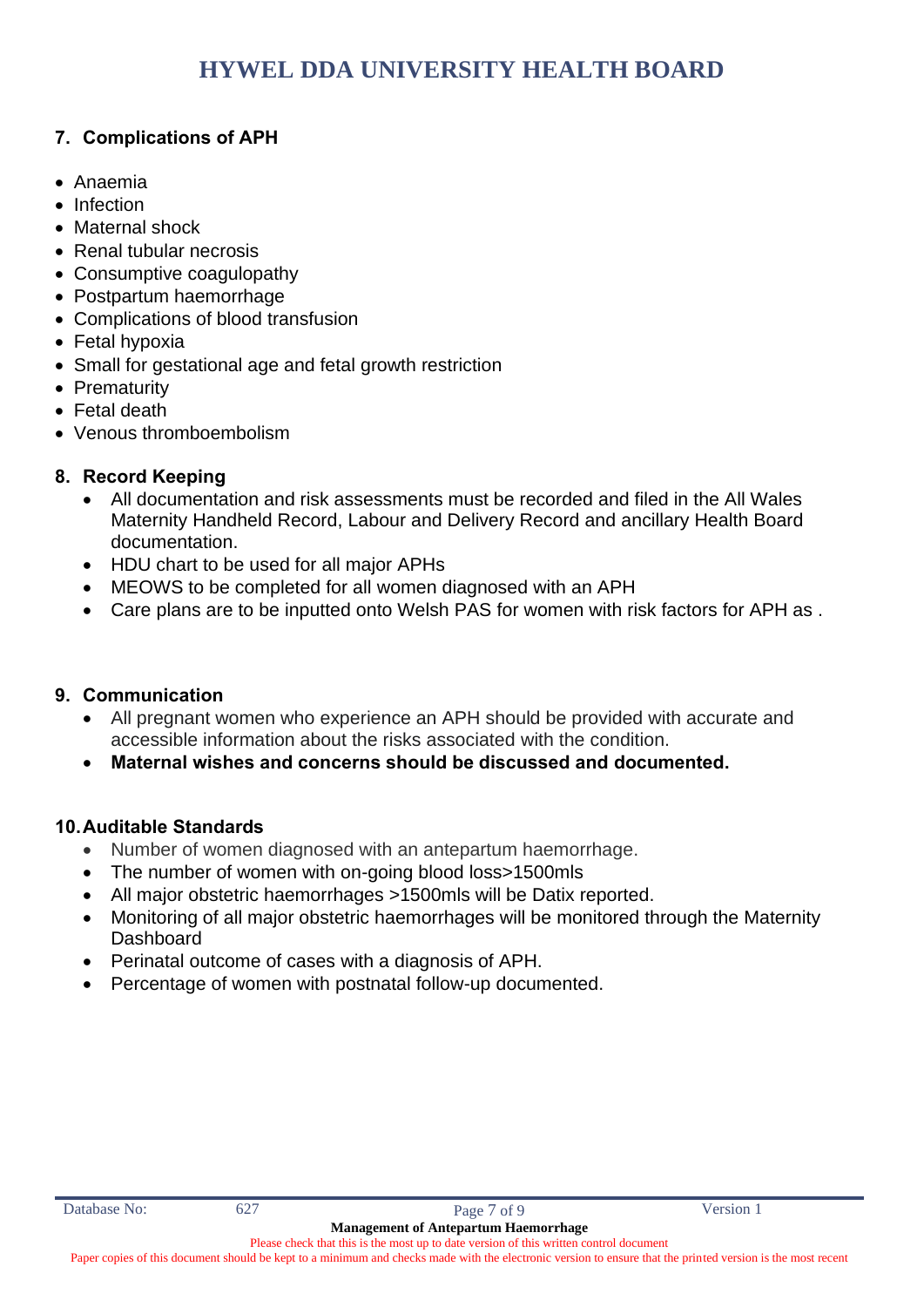#### **11.References**

- Royal College of Obstetricians & Gynaecologists (2011). Green top guideline 63: Antepartum Haemorrhage.
- All Saving Lives, Improving Mothers' Care Surveillance of maternal deaths in the UK 2011- 13 and lessons learned to inform maternity care from the UK and Ireland Confidential Enquiries into Maternal Deaths and Morbidity 2009-13. December 2015
- https://pathways.nice.org.uk/pathways/antenatal-care-for-uncomplicated-pregnancies
- All Wales Midwife-led Care Guidelines  $(5<sup>th</sup> Edition)$